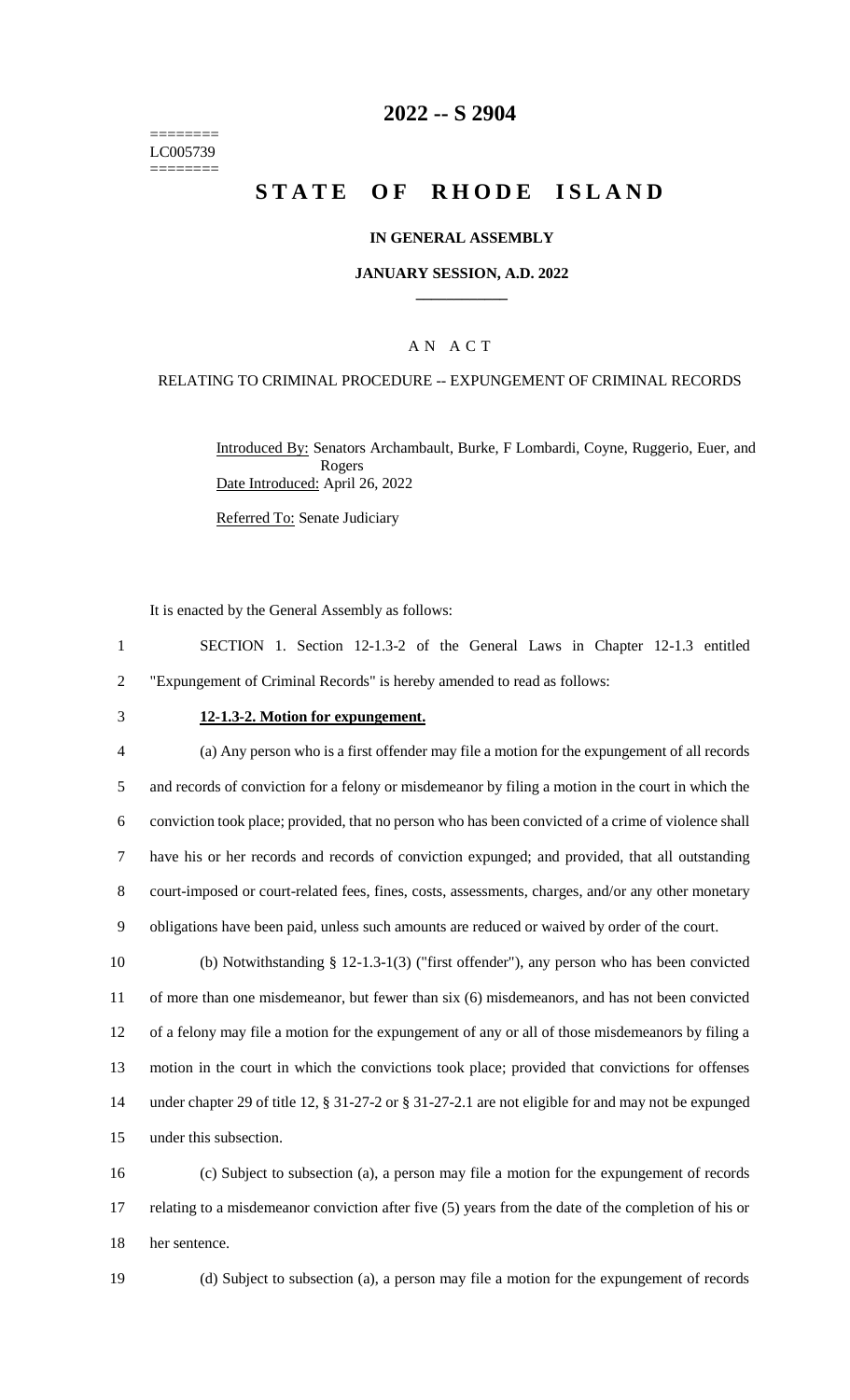- relating to a felony conviction after ten (10) years from the date of the completion of his or her 2 sentence unless the felony was punishable by ten (10) years or less and did not constitute a sex registration offense as defined by § 11-37.1-3, a felony crime of domestic violence as defined by § 12-29-2(a), or a firearms offense contained within chapter 47 of title 11. In such cases, a motion of expungement of records may be filed five (5) years from the completion of his or her sentence. (e) Subject to § 12-19-19(c), and without regard to subsections (a) through (c) of this section, a person may file a motion for the expungement of records relating to a deferred sentence upon its completion, after which the court will hold a hearing on the motion. (f) Subject to subsection (b) of this section, a person may file a motion for the expungement of records relating to misdemeanor convictions after ten (10) years from the date of the completion of their last sentence. (g) Notwithstanding the provisions of subsections (a) through (f) of this section, a person may file a motion for the expungement of records related to an offense that has been decriminalized subsequent to the date of their conviction, after which the court will hold a hearing on the motion in the court in which the original conviction took place.
- SECTION 2. This act shall take effect upon passage.

======== LC005739 ========